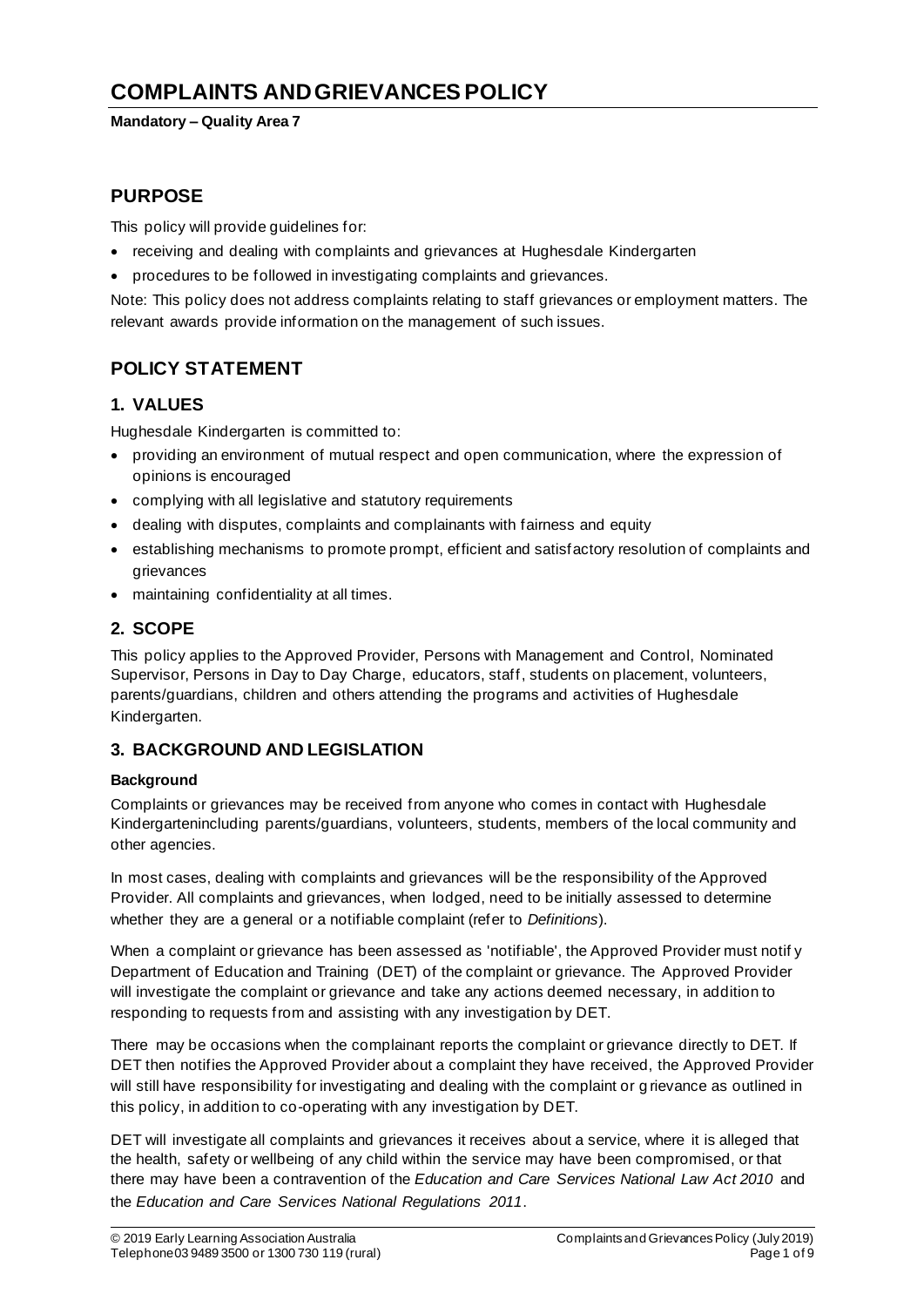### **Legislation and standards**

Relevant legislation and standards include but are not limited to:

- *Charter of Human Rights and Responsibilities Act 2006 (Vic)*
- *Children, Youth and Families Act 2005* (Vic)
- *Education and Care Services National Law Act 2010*: Section 174(2)(b)
- *Education and Care Services National Regulations 2011*: Regulations 168(2)(o) and 176(2)(b)
- *Information Privacy Act 2000* (Vic)
- *National Quality Standard*, Quality Area 7: Governance and Leadership
- *Privacy Act 1988* (Cth)
- *Privacy Regulations 2013*(Cth)

The most current amendments to listed legislation can be found at:

- Victorian Legislation Victorian Law Today: http://www.legislation.vic.gov.au/
- Commonwealth Legislation ComLaw: http://www.comlaw.gov.au/

### **4. DEFINITIONS**

The terms defined in this section relate specifically to this policy. For commonly used terms e.g. Approved Provider, Nominated Supervisor, Regulatory Authority etc. refer to the *General Definitions* section of this manual.

**Complaint:** (In relation to this policy) a complaint is defined as an issue of a minor nature that can be resolved promptly or within 24 hours, and does not require a detailed investigation. Complaints include an expression of displeasure, such as poor service, and any verbal or written co mplaint directly related to the service (including general and notifiable complaints).

Complaints do not include staff, industrial or employment matters, occupational health and safety matters (unless related to the safety of the children) and issues related to the legal business entity, such as the incorporated association or co-operative.

**Complaints and Grievances Register:** (In relation to this policy) records information about complaints and grievances received at the service, together with a record of the outcomes. This register must be kept in a secure file, accessible only to educators and Responsible Persons at the service. The register can provide valuable information to the Approved Provider on meeting the needs of children and families at the service.

**Dispute resolution procedure:** The method used to resolve complaints, disputes or matters of concern through an agreed resolution process.

**General complaint:** A general complaint may address any aspect of the service e.g. a lost clothing item or the service's fees. Services do not have to inform DET, but the complaint must be dealt with as soon as is practicable to avoid escalation of the issue.

**Grievance:** A grievance is a formal statement of complaint that cannot be addressed immediately and involves matters of a more serious nature e.g. the service is in breach of a policy or the service did not meet the care expectations of a family.

**Mediator:** A person (neutral party) who attempts to reconcile differences between disputants.

**Mediation:** An attempt to bring about a peaceful settlement or compromise between disputants through the objective intervention of a neutral party.

**Notifiable complaint:** A complaint that alleges a breach of the Act or Regulation, or alleges that the health, safety or wellbeing of a child at the service may have been compromised. Any complaint of this nature must be reported by the Approved Provider to the secretary of DET within 24 hours of the complaint being made (Section 174(2) (b), Regulation 176(2) (b)). If the Approved Provider is unsure whether the matter is a notifiable complaint, it is good practice to contact DET for confirmation. Written reports to DET must include: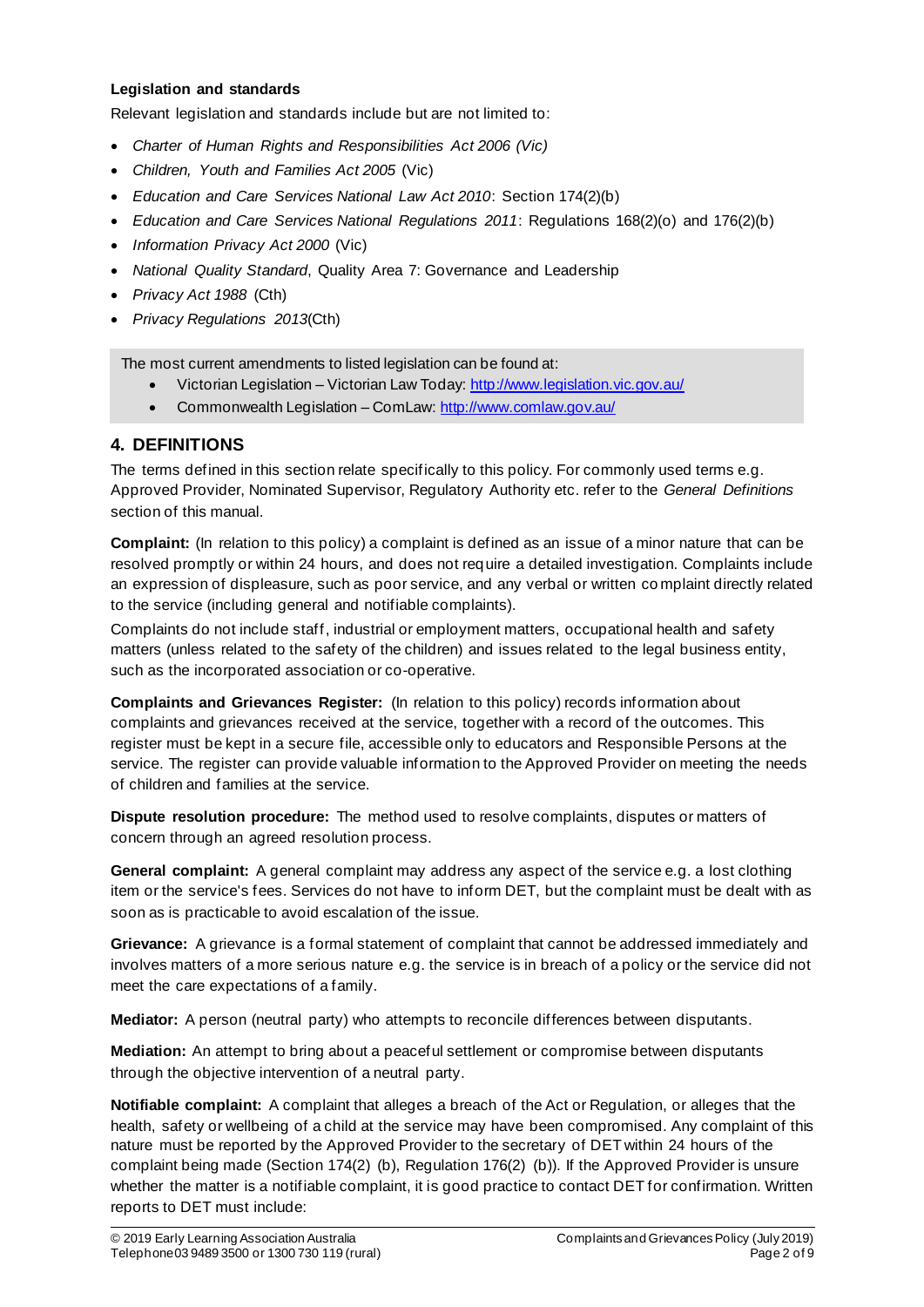- details of the event or incident
- the name of the person who initially made the complaint
- if appropriate, the name of the child concerned and the condition of the child, including a medical or incident report (where relevant)
- contact details of a nominated member of the Grievances Subcommittee/investigator
- any other relevant information.

Written notification of notifiable complaints must be submitted using the appropriate forms, which can be found on the ACECQA website: www.acecqa.gov.au or submitted via ACECQA's online portal NQA-ITS

**Serious incident:** An incident resulting in the death of a child, or an injury, trauma or illness for which the attention of a registered medical practitioner, emergency services or hospital is sought or should have been sought. This also includes an incident in which a child appears to be missing, cannot be accounted for, is removed from the service in contravention of the Regulations or is mistakenly locked in/out of the service premises (Regulation 12). A serious incident should be documented in an *Incident, Injury, Trauma and Illness Record* (sample form available on the ACECQA website) as soon as possible and within 24 hours of the incident. The Regulatory Authority (DET) must be notified within 24 hours of a serious incident occurring at the service (Regulation 176(2) (a)). Records are required to be retained for the periods specified in Regulation 183.

### **5. SOURCES AND RELATED POLICIES**

### **Sources**

- ACECQA: www.acecqa.gov.au
- Department of Education and Training (DET) Regional Office details are available under 'Contact Us' on the DEECD website: www.education.vic.gov.au
- ELAA *Early Childhood Management Manual:* www.elaa.org.au
- *The Kindergarten Guide* (Department of Education and Early Childhood Development) is available under *early childhood / service providers on the DET website:* www.education.vic.gov.au

#### **Service policies**

- *Code of Conduct Policy*
- *Incident, Injury, Trauma and Illness Policy*
- *Inclusion and Equity Policy*
- *Interactions with Children Policy*
- *Privacy and Confidentiality Policy*
- *Staffing Policy*

## **PROCEDURES**

### **The Approved Provider or Persons with Management and Control is responsible for:**

- being familiar with the *Education and Care Services National Law Act 2010* and the *Education and Care Services National Regulations 2011*, service policies and constitution, and complaints and grievances policy and procedures
- identifying, preventing and addressing potential concerns before they beco me formal complaints/grievances
- ensuring that the name and telephone number of the Responsible Person (refer to *Staffing Policy*) to whom complaints and grievances may be addressed are displayed prominently at the main entrance of the service (Regulation173(2)b))
- ensuring that the address and telephone number of the Authorised Officer at the DET regional office are displayed prominently at the main entrance of the service (Regulation 173(2)(e))
- advising parents/guardians and any other new members of Hughesdale Kindergarten of the complaints and grievances policy and procedures upon enrolment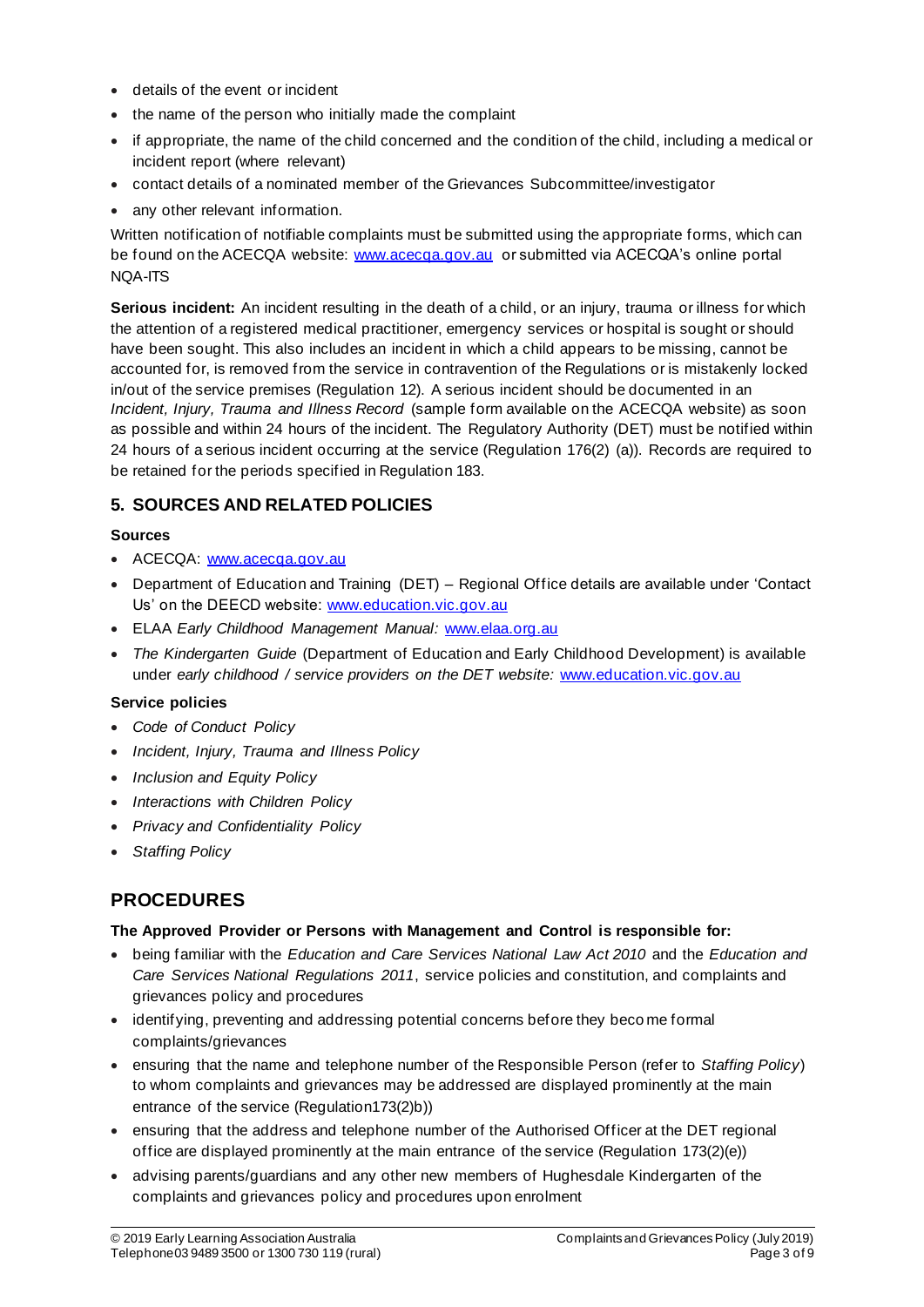- ensuring that this policy is available for inspection at the service at all times (Regulation 171)
- being aware of, and committed to, the principles of communicating and sharing information with service employees, members and volunteers
- responding to all complaints and grievances in the most appropriate manner and at the earliest opportunity
- treating all complainants fairly and equitably
- providing a *Complaints and Grievances Register* (refer to *Definitions*) and ensuring that staff record complaints and grievances along with outcomes
- complying with the service's *Privacy and Confidentiality Policy* and maintaining confidentiality at all times (Regulations 181, 183)
- establishing a Grievances Subcommittee or appointing an investigator to investigate and resolve grievances (refer to Attachment 1 – Sample terms of reference for a Grievances Subcommittee/investigator)
- referring notifiable complaints (refer to *Definitions*), grievances (refer to *Definitions*) or complaints that are unable to be resolved appropriately and in a timely manner to the Grievances Subcommittee/investigator
- informing DET in writing within 24 hours of receiving a notifiable complaint (refer to *Definitions*) (Act 174(4), Regulation 176(2)(b))
- receiving recommendations from the Grievances Subcommittee/investigator and taking appropriate action.

### **The Nominated Supervisor, Persons in Day to Day Charge, educators and other staff are responsible for:**

- responding to and resolving issues as they arise where practicable
- maintaining professionalism and integrity at all times
- discussing minor complaints directly with the party involved as a first step towards resolution (the parties are encouraged to discuss the matter professionally and openly work together to achieve a desired outcome)
- informing complainants of the service's *Complaints and Grievances Policy*
- recording all complaints and grievances in the *Complaints and Grievances Register* (refer to *Definitions*)
- notifying the Approved Provider if the complaint escalates and becomes a grievance (refer to *Definitions*), is a notifiable complaint (refer to *Definitions*) or is unable to be resolved appropriately in a timely manner
- providing information as requested by the Approved Provider e.g. written reports relating to the grievance
- complying with the service's *Privacy and Confidentiality Policy* and maintaining confidentiality at all times (Regulations 181, 183)
- working co-operatively with the Approved Provider and DET in any investigations related to grievances about Hughesdale Kindergarten, its programs or staff.

### **Parents/guardians are responsible for:**

- raising a complaint directly with the person involved, in an attempt to resolve the matter without recourse to the complaints and grievances procedures
- communicating (preferably in writing) any concerns relating to the management or operation of the service as soon as is practicable
- raising any unresolved issues or serious concerns directly with the Approved Provider, via the Nominated Supervisor/educator or through the Grievances Subcommittee/investigator
- maintaining complete confidentiality at all times
- co-operating with requests to meet with the Grievances Subcommittee and/or provide relevant information when requested in relation to complaints and grievances.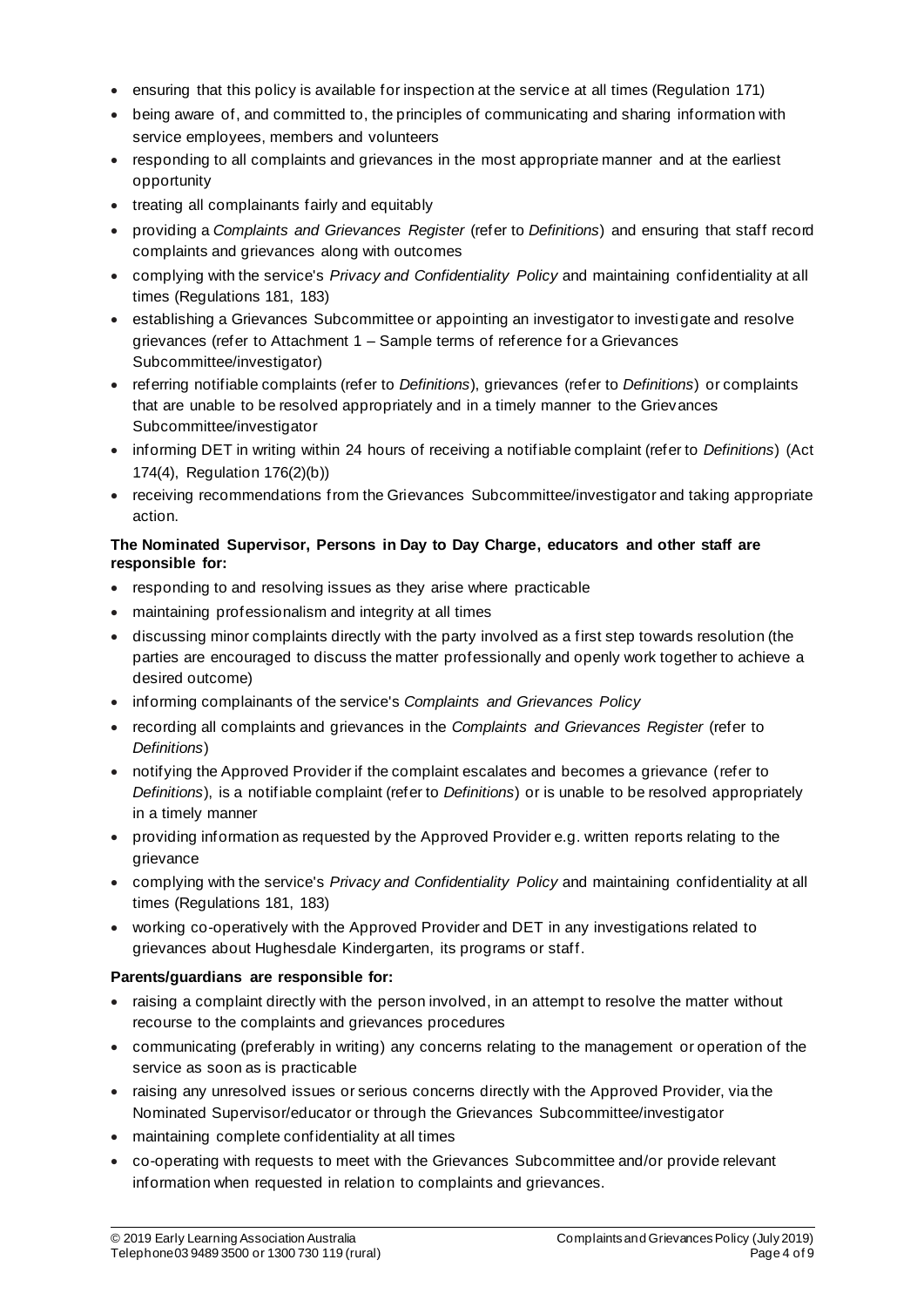**Volunteers and students, while at the service, are responsible for following this policy and its procedures.**

## **EVALUATION**

In order to assess whether the values and purposes of the policy have been achieved, the Approved Provider will:

- regularly seek feedback from everyone affected by the policy regarding its effectiveness
- monitor complaints and grievances as recorded in the *Complaints and Grievances Register* to assess whether satisfactory resolutions have been achieved
- review the effectiveness of the policy and procedures to ensure that all complaints have been dealt with in a fair and timely manner
- keep the policy up to date with current legislation, research, policy and best practice
- revise the policy and procedures as part of the service's policy review cycle, or as required
- notify parents/guardians at least 14 days before making any changes to this policy or its procedures.

## **ATTACHMENTS**

- Attachment 1: Sample terms of reference for a Grievances Subcommittee/investigator
- Attachment 2: Dealing with complaints and grievances

## **AUTHORISATION**

This policy was adopted by the Approved Provider of Hughesdale Kindergarten on 14 October 2020.

## **REVIEW DATE: OCTOBER 2022**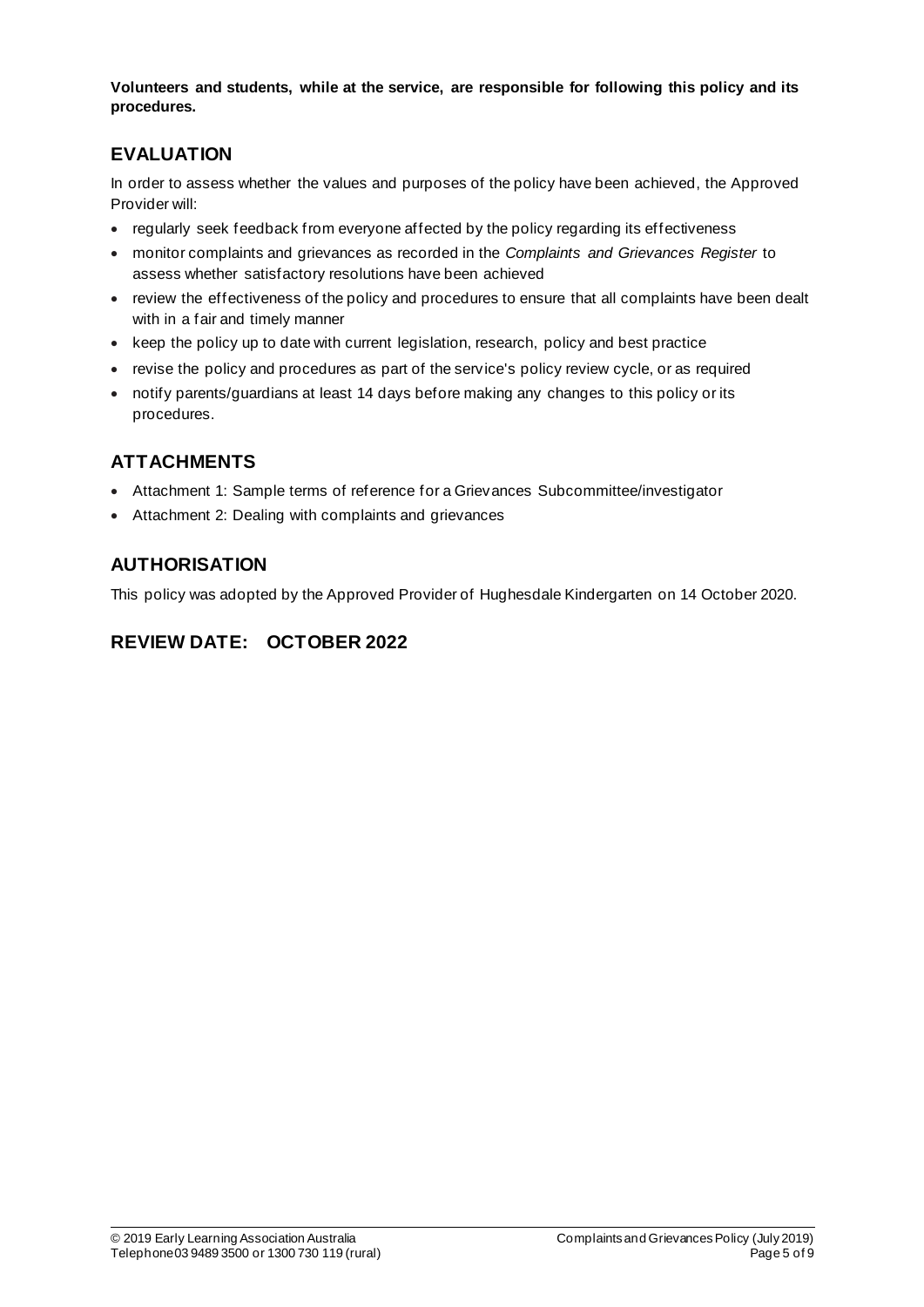## **ATTACHMENT 1 Sample terms of reference for a Grievances Subcommittee/investigator**

[NOTE: This attachment provides a sufficient, good practice terms of reference for a Grievances Subcommittee/Investigator. Highlighted text provides instructions. If/when such a subcommittee/investigator is established, modify this as appropriate and delete the highlighted text.]

DATE ESTABLISHED: [Date]

### **PURPOSE**

#### [Choose one that is appropriate]

- A Grievances Subcommittee has been established by the Approved Provider of Hughesdale Kindergarten to investigate and resolve grievances lodged with Hughesdale Kindergarten.
- An investigator/panel of investigators has been appointed by the Approved Provider of Hughesdale Kindergarten to investigate and resolve grievances lodged with Hughesdale Kindergarten.

### **MEMBERSHIP**

### [If a Grievances Subcommittee is established]

Three people are nominated by the Approved Provider, and membership must include a minimum of one Responsible Person (refer to *Definitions*).

[If an investigator or a panel of investigators is appointed]

[Specify the membership.]

### **TIME PERIOD NOMINATED**

The Grievances Subcommittee/investigator shall be appointed for insert time frame e.g. one year].

### **MEETING REQUIREMENTS**

The subcommittee convenor/investigator is responsible for organising meetings as soon as is practicable after receiving a complaint or grievance.

### **DECISION-MAKING AUTHORITY**

The subcommittee/investigator is required to fulfil only those tasks and functions as outlined in these terms of reference.

The Approved Provider may decide to alter the decision-making authority of the subcommittee/investigator at any time.

### **BUDGET ALLOCATION**

All expenditure to be incurred by the subcommittee/investigator must be approved by the Approved Provider. A request in writing must be submitted by the subcommittee/investigator.

### **REPORTING REQUIREMENTS OF THE COMMITTEE**

- The subcommittee/investigator is required to keep minutes of all meetings held. These are to be kept in a secure file.
- The convenor is required to present a written report to the Approved Provider about the grievance, ensuring that privacy and confidentiality are maintained according to the service's *Privacy and Confidentiality Policy*.

### **TASKS AND FUNCTIONS OF THE GRIEVANCES SUBCOMMITTEE/INVESTIGATOR**

- Responding to complaints in a timely manner
- Investigating all complaints received in a discreet and responsible manner
- Implementing the procedures outlined in Attachment 2 Dealing with complaints and grievances
- Acting fairly and equitably, and maintaining confidentiality at all times
- Informing the Approved Provider if a complaint is assessed as notifiable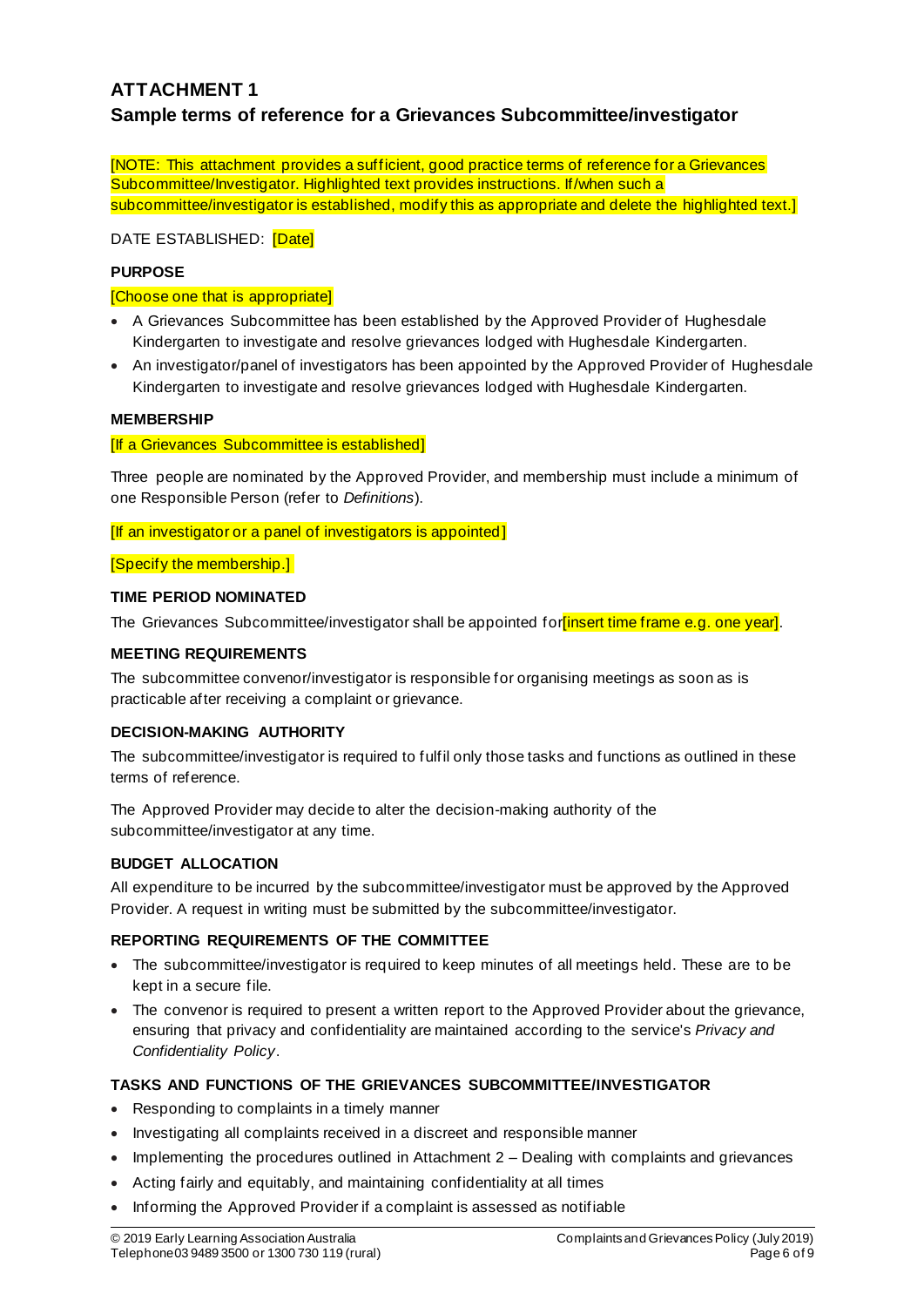- Keeping the Approved Provider informed about complaints that have been received and the outcomes of investigations
- Providing the Approved Provider with recommendations for action
- Ensuring decisions are based on the evidence that has been gathered
- Reviewing the terms of reference of the Grievances Subcommittee/investigator at commencement and on completion of their term. Suggestions for alterations are to be presented to and ap proved by the Approved Provider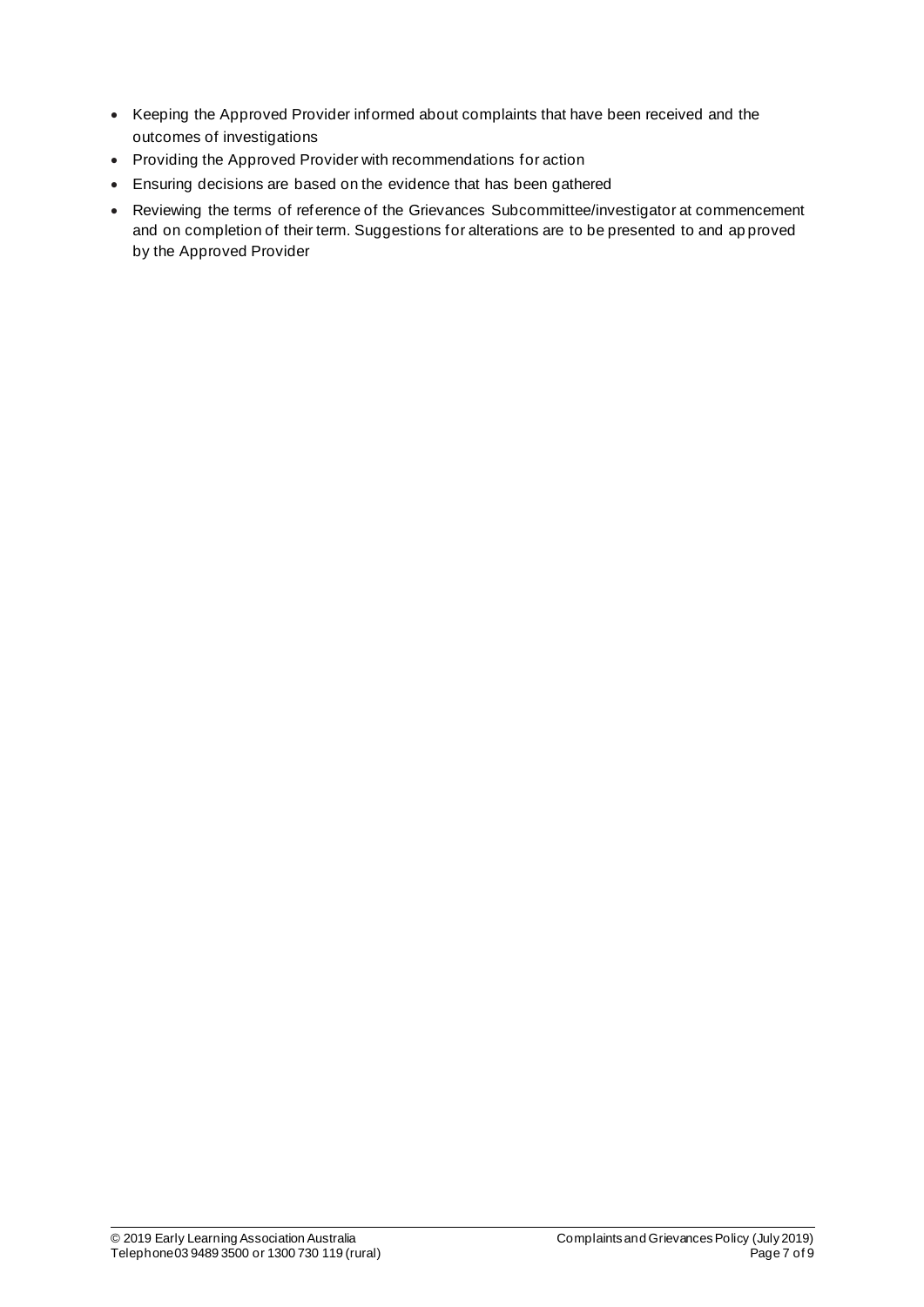## **ATTACHMENT 2 Dealing with complaints and grievances**

### **DEALING WITH A COMPLAINT**

When a complaint is received, the person to whom the complaint is addressed will:

- inform the complainant of the service's *Complaints and Grievances Policy*
- encourage the complainant to resolve the complaint with the person directly, or to submit their complaint in writing
- enter the complaint in the *Complaints and Grievances Register* (refer to *Definitions*) together with the outcome
- comply with the service's *Privacy and Confidentiality Policy* with regard to all meetings/discussions in relation to a complaint
- inform the Approved Provider if the complaint escalates and becomes a grievance (refer to *Definitions*), a notifiable complaint (refer to *Definitions*) or is unable to be resolved appropriately in a timely manner.

### **DEALING WITH A GRIEVANCE**

When a formal complaint or grievance is lodged with the service:

- the staff member receiving the formal complaint or grievance will record all relevant details regarding the grievance in the *Complaints and Grievances Register* (refer to *Definitions*) and immediately inform the Approved Provider
- the Approved Provider must inform the service's Grievances Subcommittee, if there is one, or appoint an investigator(s) to investigate the grievance
- the Grievances Subcommittee/investigator will assess the grievance to determine if it is a notifiable grievance (refer to *Definitions*)
- if the grievance is notifiable, the Approved Provider will be responsible for notifying DET. This must be in writing within 24 hours of receiving the complaint (Regulation 176(2)(b))
- the written report to DET needs to be submitted using the appropriate forms from ACECQA and will include:
	- − details of the event or incident
	- − the name of the person who initially made the complaint
	- − if appropriate, the name of the child concerned and the condition of the child, including a medical or incident report (where relevant)
	- − contact details of a nominated member of the Grievances Subcommittee/investigator
	- − any other relevant information
- if the Approved Provider is unsure if the complaint is a notifiable complaint, it is good practice to contact DET for confirmation.

### **GRIEVANCES SUBCOMMITTEE/INVESTIGATOR RESPONSIBILITIES AND PROCEDURES**

In the event of a grievance being lodged, the Grievances Subcommittee/investigator will:

- convene as soon as possible to deal with the grievance in a timely manner
- disclose any conflict of interest relating to any member of the subcommittee/panel of investigators. Such members must stand aside from the investigation and subsequent processes
- consider the nature and the details of the grievance
- identify which service policies (if any) the grievance involves
- inform the Approved Provider if their involvement is required under any other service policies
- if the grievance is a notifiable complaint (refer to *Definitions*), inform the complainant of the requirements to notify DET of the grievance and explain the role that DET may take in investigating the complaint